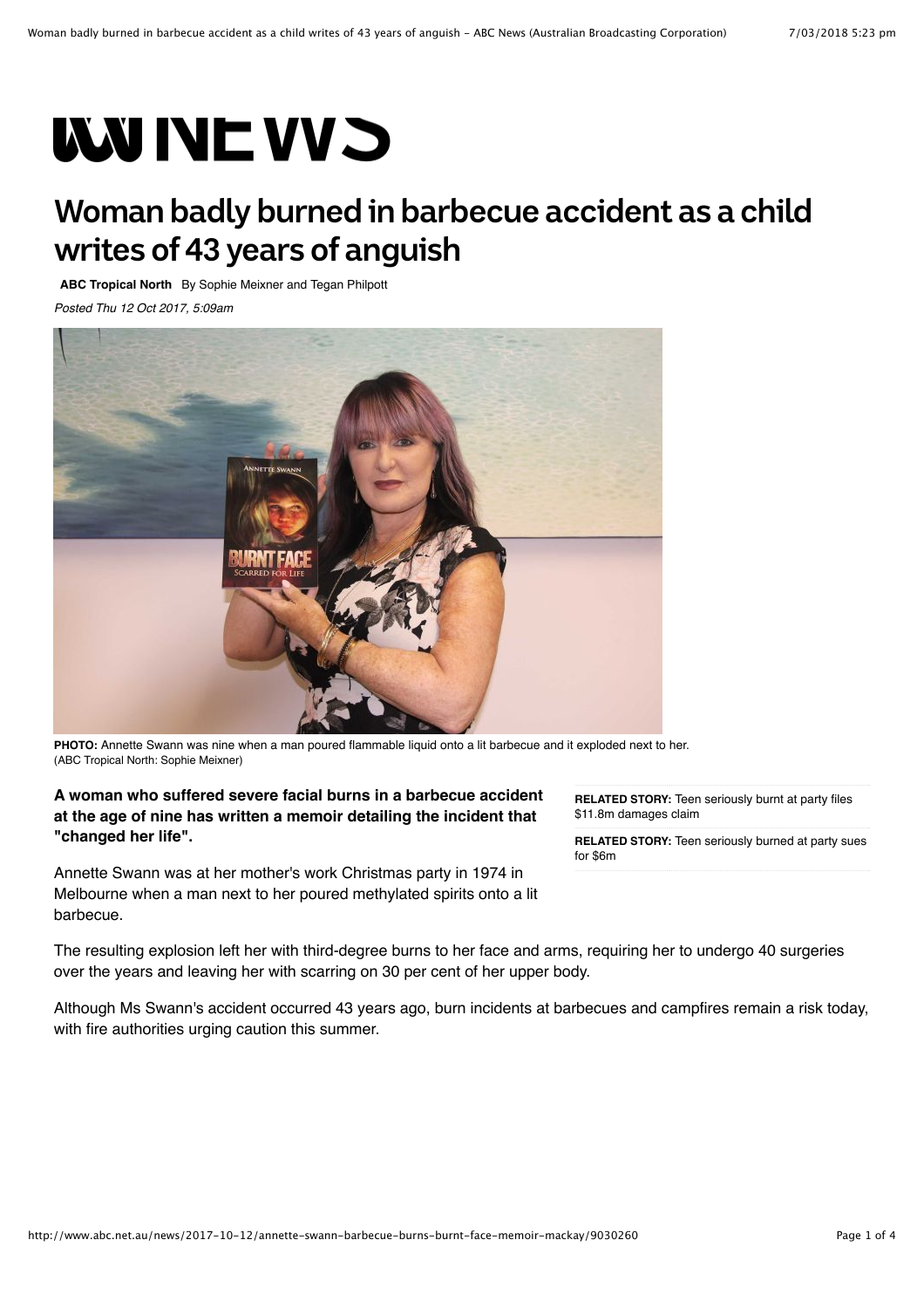

**PHOTO:** [In 1975, six months after the accident. \(Supplied: Annette Swann\)](http://www.abc.net.au/news/2017-10-12/annette-swann/9030142)

## Writing for closure

Ms Swann, who now lives in Mackay, has never spoken to the man who caused the incident.

"I don't remember the actual event**,** I remember just before the event seeing metho pouring from a bottle towards a little flame on a barbecue," she said.

"I remember being put in the back seat of a car to go to hospital with a blanket around me I lifted my arm and saw my skin, black skin, falling off my arms.

"Once I was put in the car the blanket felt like piercing needles in my skin."

She said the physical and mental anguish stemming from the incident had shaped her whole life.

"At nine years old, you haven't really established who you are yet," she said.

"From that day on I became a different person.

"During those young, formative years it was really challenging because of the bullying and tormenting, and also being a young girl you feel like you're never going to find love and you're different to everyone else.

"The first thing people look at when they meet you is your face, so it changed my whole persona."



**PHOTO:** [Two months before the accident.](http://www.abc.net.au/news/2017-10-12/annette-swann-before-the-accident/9030292) (Supplied: Annette Swann)

### Points and stares still sting

Though she has come to terms with her appearance Ms Swann will not leave the house without makeup to prevent stares from strangers.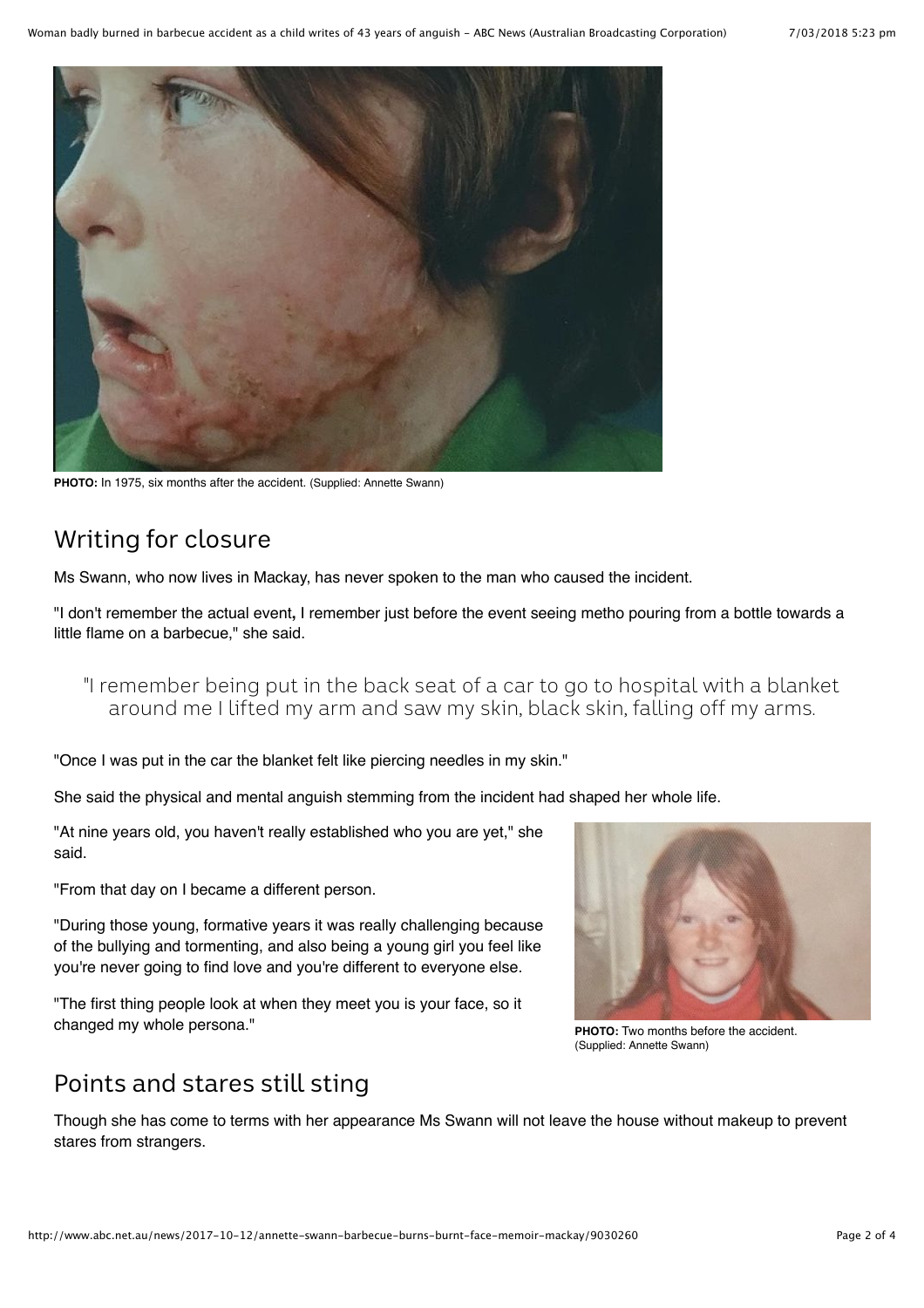"You'd be surprised how ignorant some people can be, and pointing, staring, it does surprise you, but that happens unfortunately, and it's mainly the adults," she said.

"I'll often grab my husband's arm and say to him 'Honey, they're looking at me because I'm so good looking'."

Ms Swann would like to speak to the man who caused the incident to gain closure and ultimately forgive him.

"He's never acknowledged it; it's been like a hit-and-run for me," she said.

"One day I was great and then all of a sudden my life changed, and I've never had any closure.

"I want to thank him because as hard as it is to believe, I don't know myself any other way anymore.

"Who knows where my life would have gone if I hadn't have gotten burnt?



**PHOTO:** [1977, three years after Ms Swann sustained](http://www.abc.net.au/news/2017-10-12/12-year-old-annette-swann/9034622) burns. (Supplied: Annette Swann)

"Maybe I would not have moved to Mackay, maybe I wouldn't have been with my husband, and we've been together for over 20 years."

#### Barbecue safety

Queensland Fire and Emergency Services zone commander for Mackay and Whitsunday region Steve De Pinto said burn incidents at barbecues and campfires were rare but potentially devastating.

"Sadly we've seen some burn victims and I think anyone who has suffered a burn will attest to how painful it can be and people will often require skin grafts and hospitalisation," he said.

He said barbecue users should ensure gas cylinders were within test date, the gas line to the burner was connected properly without leaks, the barbecue plate was cleaned of oil and grease build-up, and to never use them indoors.



**PHOTO:** [Ms Swann's mother was her "saving grace" in the years following the incident. \(ABC Tropical North: Sophie Meixner\)](http://www.abc.net.au/news/2017-10-12/annette-swann-and-her-mother/9038382)